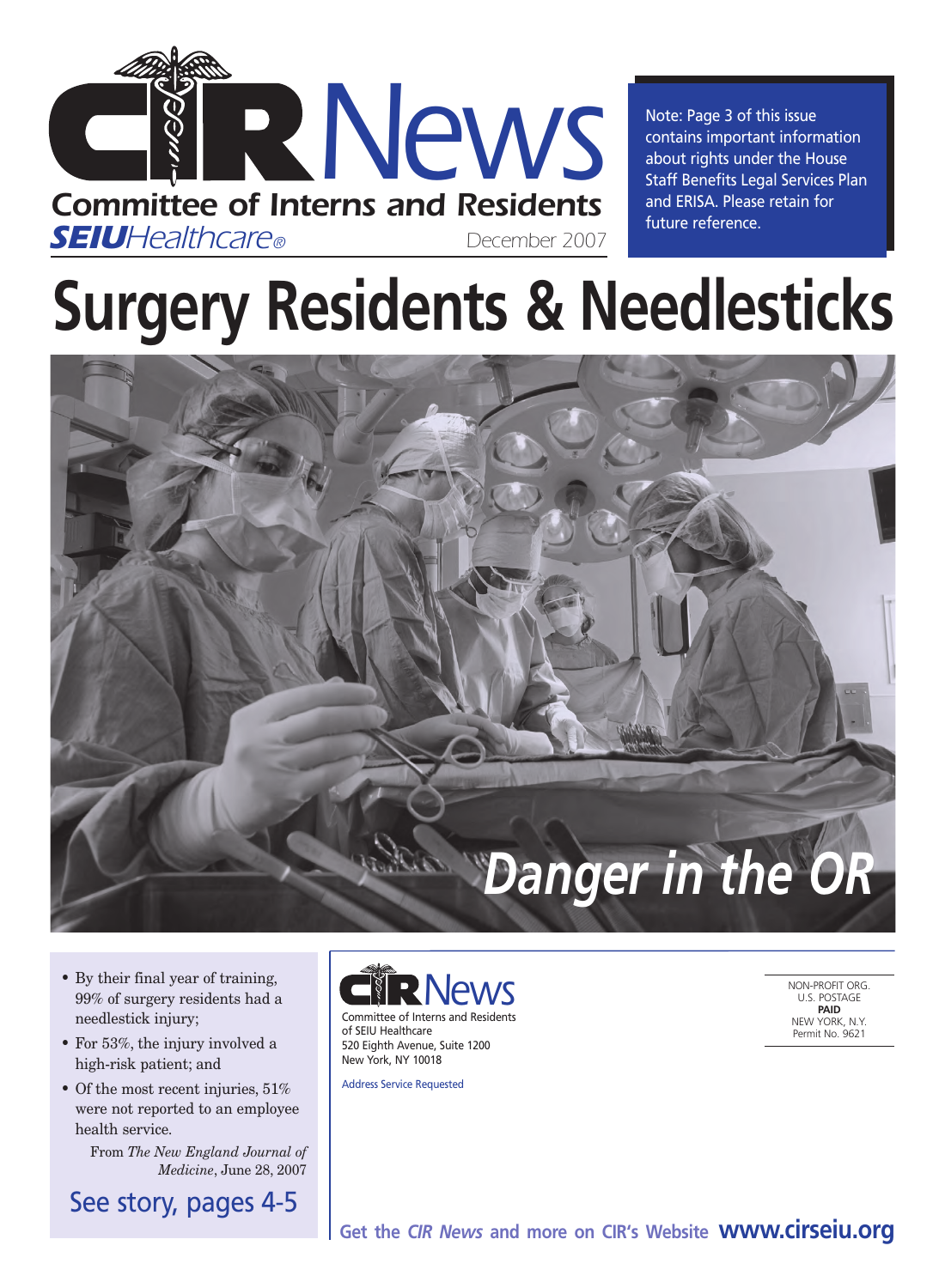## **GIR News**

*Committee of Interns and Residents of SEIUHealthcare®*

National Headquarters 520 Eighth Avenue, Suite 1200 New York, NY 10018 (212) 356-8100 (800) CIR-8877 E-mail: info@cirseiu.org

http://www.cirseiu.org 1 Boston Medical Center Place

Boston, MA 02118 (617) 414-5301 1400 NW 10th Ave., Suite 1509

Miami, FL 33136 (305) 325-8922 400 Central Avenue SE, Suite 105

Albuquerque, NM 87102 (505) 244-8775

1338 Mission Street, Fourth Floor San Francisco, CA 94103 (415) 861-5235

> Box 512075 Los Angeles, CA 90051 (310) 329-0111

Washington, DC Office (202) 872-5838

Ave. San Ignacio 1393 Urb. Altamesa, San Juan P.R. 00921 (787) 775-0720

#### **EXECUTIVE COMMITTEE 2007-2008**

Simon Ahtaridis, MD, MPH *President*

Luella Toni Lewis, MD *Executive Vice President*

Rajani Surendar Bhat, MD *Secretary-Treasurer*

**REGIONAL VICE PRESIDENTS** Nailah Thompson, DO *Northern California*

Suganya Karuppana, MD *Southern California*

> Gregory Taylor, MD *Southern California*

Sergio Badel, MD *Florida*

Hillary Tompkins, MD *Massachusetts*

Snehal Bhatt, MD *New Jersey/DC*

Kate Aberger, MD *New York*

Karen Morice, MD *New York*

Spencer Nabors, MD, MPH, MA *New York*

> Nichele Nivens, MD *New York*

Joel Waring, MD *New York* •

Eric Scherzer *Executive Director* Cara Metz *Editor* Jason Rowe *Contributing Writer*

## *President's Report*

SIMON AHTARIDIS, MD, MPH

# Why Physicians Need Unions

**Recently, the Centers for Medicare & Medicaid Services**<br>
released a rule declaring its<br>
intention to get normeat for physi-Medicare & Medicaid Services intention to cut payment for physician services by 10% across the board. The reason given is to combat rising healthcare costs, yet no effort has been made to control spending for drugs and biotechnology, for which Americans pay premium prices. Although the AMA and medical specialty societies are scrambling to fight the new cuts, they lack the unity, power and money that Big Pharma and other healthcare interests have at their disposal.

The insurance industry is no exception. Most efforts to expand health access rely on expanding the private, for-profit insurance industry which is more expensive, and less efficient at delivering care than conventional public programs.

Over the past 20 years, physicians have increasingly been subject to health insurance and government policy that necessitates 15-minute patient visits, endless paperwork, prior approvals and other cost-containment strategies. While this has been taking place, pharmaceutical and insurance companies have been making previously unheard-of profits. Insurers achieve these astronomical sums by limiting and denying patient care.

Physicians are frustrated with long hours in private practice and the stress of managing a money-losing business. Their solution has been to seek employment in large multispecialty groups and hospitals. However, these changes have led to further demands to increase patient volume with concomitant decline in physician salaries as hospitals negotiate profitable arrangements with physician groups.

Patient care and physician job satisfaction have both suffered. Surveys reveal that most physicians



would not choose medicine as a career again, nor recommend it to their children. Physicians have always suf-

fered from a sense of learned helplessness when it comes to the business and politics of medicine. This stems from an inability to organize, unite and negotiate.

How did we get here? How is it that we commit ourselves to long years of grueling training and a phenomenal amount of debt only to regret our career choices? The truth is that medicine can still be a rewarding profession, but physicians need to find a way to have a greater voice in the way it is practiced. Right now, hospitals, insurance companies, for-profit pharmaceutical companies, and government officials are dictating the terms and pricing without any understanding of what it is like to actually take care of patients.

The time has come for physician

unionization. For many years, both CIR and nurses' unions have advocated for our professions and for patient safety and the public health. More and more, physicians are salaried employees, which makes them eligible to join unions and negotiate for better terms. However, few physicians realize they have this option. It is our job to educate residents to understand the tools they have at their disposal to make change now, and as practicing physicians, later.

It is equally important to find ways to unite so that we can influence health policy. Currently,

**"The truth is that medicine can still be a rewarding profession, but physicians need to find a way to have a greater voice in the way it is practiced."**

physician interests are splintered among more than a thousand medical specialty societies, all with different agendas. A national physicians' union, responsible for the health of the public, is the only way to ensure that our profession has a role in the future of healthcare.

I look at my experiences as a member of CIR as a critical part of my medical training. While my residency and my chief residency taught me how to care for patients, my CIR experience has taught me how to defend patients' and physicians' rights among healthcare "power players" who have no stake in the quality of patient care.

If you're interested in this topic, contact **info@cirseiu.org** to share ideas.



### *CIR Doc's Designs are Rooted in Values*

CIR member Halland Chen, MD was awarded first prize in the Values Symbol Design Contest at Jackson Memorial Hospital in Miami, Florida in early November, 2007. The contest asked Jackson Memorial employees to design a unique and simple symbol to represent the Hospital's values, which inform its mission, approach to patient care, and commitment to public service.

Dr. Chen, a PGY 2 in the Department of Physical Medicine and Rehabilitation, represented these values with the image of a tree. "Each limb represents the Jackson Values," he explained, "and together they form a tree that represents growth, unity, development, community, and steadfastness."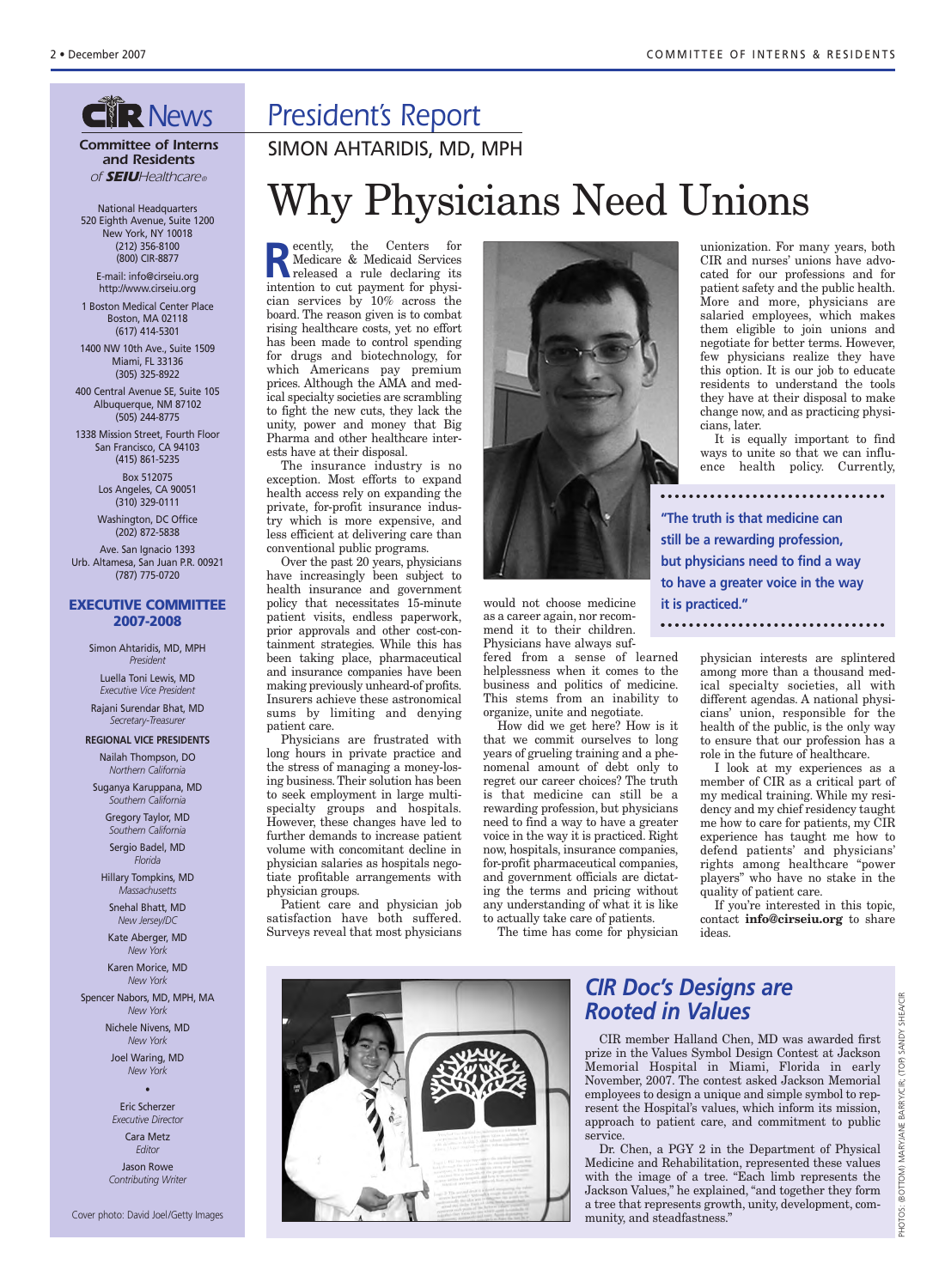# **Joining Forces to Fight Medicaid GME Cuts**

IR joined forces with the<br>
National Association of Public<br>
Hospitals on Capitol Hill<br>
Sostanber 19, 2007 to labby against National Association of Public September 19, 2007 to lobby against impending – and quite devastating – cuts aimed at public and safety net hospitals.

The cuts, amounting to \$4 billion over five years, are the result of a Bush Administration rule change which would reduce Medicaid payments to public hospitals and eliminate Medicaid GME payments to all teaching hospitals.

Congress, in opposition to the rule change, passed a one-year moratorium on the cuts last spring, but unless that moratorium is extended, the cuts will still go into effect on May 26, 2008.

NYC Health & Hospitals Corporation invited CIR representatives to join the NAPH Lobby Day to help congressional representatives understand the real life implications of such cuts.

"I told them that GME money isn't spent so that residents can sit in the library all day studying," said Dr. Kate Aberger, an Emergency Medicine resident at Lincoln Hospital



CIR and HHC lobbying together against devastating cuts to public hospitals on National Association of Public Hospitals Lobby Day.

in the Bronx and CIR NY Vice President. "We are providing critical patient care in underserved areas. If we aren't there, services will have to be cut and patients will be hurt."

CIR was welcomed by the union's other hospital partners, as NAPH is a "who's who" of the nation's public hospitals, where CIR is well repre-

sented. Other hospitals participating included L.A. County hospitals, Westchester Medical Center, Jackson Memorial Hospital, and the University of New Mexico. "It was a long day of lobbying," said Dr. Aberger, who was joined by CIR Executive Director Eric Scherzer and Political and Policy Directors

Pat Fry and Sandy Shea, "but it was a great opportunity to work together for a common goal – saving our safety net hospitals."

NY Congressman Eliot Engel has filed the "Public Teaching Hospital Preservation Act" [HR 3533] to extend the rule moratorium by one more year.

# **CIR at SEIU Presidential Forum in D.C.**

In anticrpation of the 2008 presidential election, the Service Employees<br>
International Union (SEIU) held a<br>
Momber Political Action Conference n anticipation of the 2008 presidential election, the Service Employees Member Political Action Conference on September 17 and 18, 2007. CIR Executive Committee members Drs. Luella Toni Lewis, Rajani Bhat, Kate Aberger, Nailah Thompson and CIR leader Elizabeth Burpee joined some 2,000 other SEIU members representing union locals across the country.

"2008 is an incredibly important election year for healthcare reform, and although CIR as a union doesn't have a history of endorsing presidential candidates, we thought it was important to attend this conference," said Dr. Lewis, CIR Executive Vice President.

Five of the presidential candidates addressed the Washington, DC meeting. Although all Republican and Democratic candidates were invited, only Senators Hillary Clinton, Barak Obama, John Edwards, Christopher Dodd, and Governor Bill Richardson completed the prerequisite requirements to

"Walk a Day in My Shoes" with an SEIU member, be interviewed in person by the union's members and Executive Board, and submit a healthcare plan.

**CIR Executive Vice Pres.** 

At the end of the day, participants' straw poll indicated a preference for John Edwards. The SEIU Executive Board met over the next two weeks. With much discussion, aided by professional polling of the union's 1.9 million members, the E-Board decided that, given a strong field and diverging opinions, it would not endorse a presidential candidate



From left, Drs. Kate Aberger, Rajani Bhat, Elizabeth Burpee, Nailah Thompson and Luella Toni Lewis, CIR leaders, came to learn and share at the Political Action Conference.

until after the primary season. A number of SEIU state councils have voted to endorse in the primaries.

"It was an awesome event," Dr. Lewis said of the MPAC conference, "there was so much information

**House Staff Benefits Legal Services Plan** As a public sector plan, the House Staff Benefits Legal Services Plan is not required to release a – I was with Edwards' group, in a room with a lot of strong leaders….We had a great exchange. When you say that you work a 24 hour shift with no mandatory break or overtime, everyone gets that, it automatically puts us on a level that everyone understands."

"It was interesting meeting people from other unions," Dr. Bhat, CIR's Secretary-Treasurer said. "A wall goes up when you first say you're a doctor. 'It's about time you doctors joined a union,' some people said to me. "And we told them, 'It's a 50-year-old-union,' and they didn't know that."

packed into such a short time. We had 'hang time' with the candidates

Summary Annual Report (SAR) under the Employment Income Security Act (ERISA), but elects to do so. The SAR for the year ending 12/31/06 published in the 9/07 CIR News contained some wrong numbers. There is a greater surplus than first reported. The following report has the correct numbers, followed by the previously published numbers in brackets [ ]: The House Staff Benefits Legal Services Plan covers certain basic legal services for members. The Federal ID number is 13-3011915. The Plan ended December 31, 2006 with a surplus of \$36,092 [\$27,758] (the value of plan assets after subtracting liabilities). This was an

increase of \$27,222 [\$18,888] over the prior year, which ended with a surplus of \$8,870. During 2006, total employer contributions were \$247,968 and total costs were \$221,516 [\$229,851] (\$156,058 [160,422] in benefits and \$65,458 [\$69,429] in administration expenses). You have a right to receive a copy of the full annual report, or any part thereof. To obtain a copy, write or call Earl Mathurin, Benefits Plan Manager, CIR Benefits Plan, 520 Eighth Avenue, Suite 1200, New York, NY 10018, phone (212) 356-8180. You also have the right to receive a statement of assets and liabilities, and/or of income and expenses, with accompanying notes. The charge to cover copying costs is 20¢ per page. You have the right to examine the annual report at the Plan office at 520 Eighth Avenue, Suite 1200, New York, NY 10018.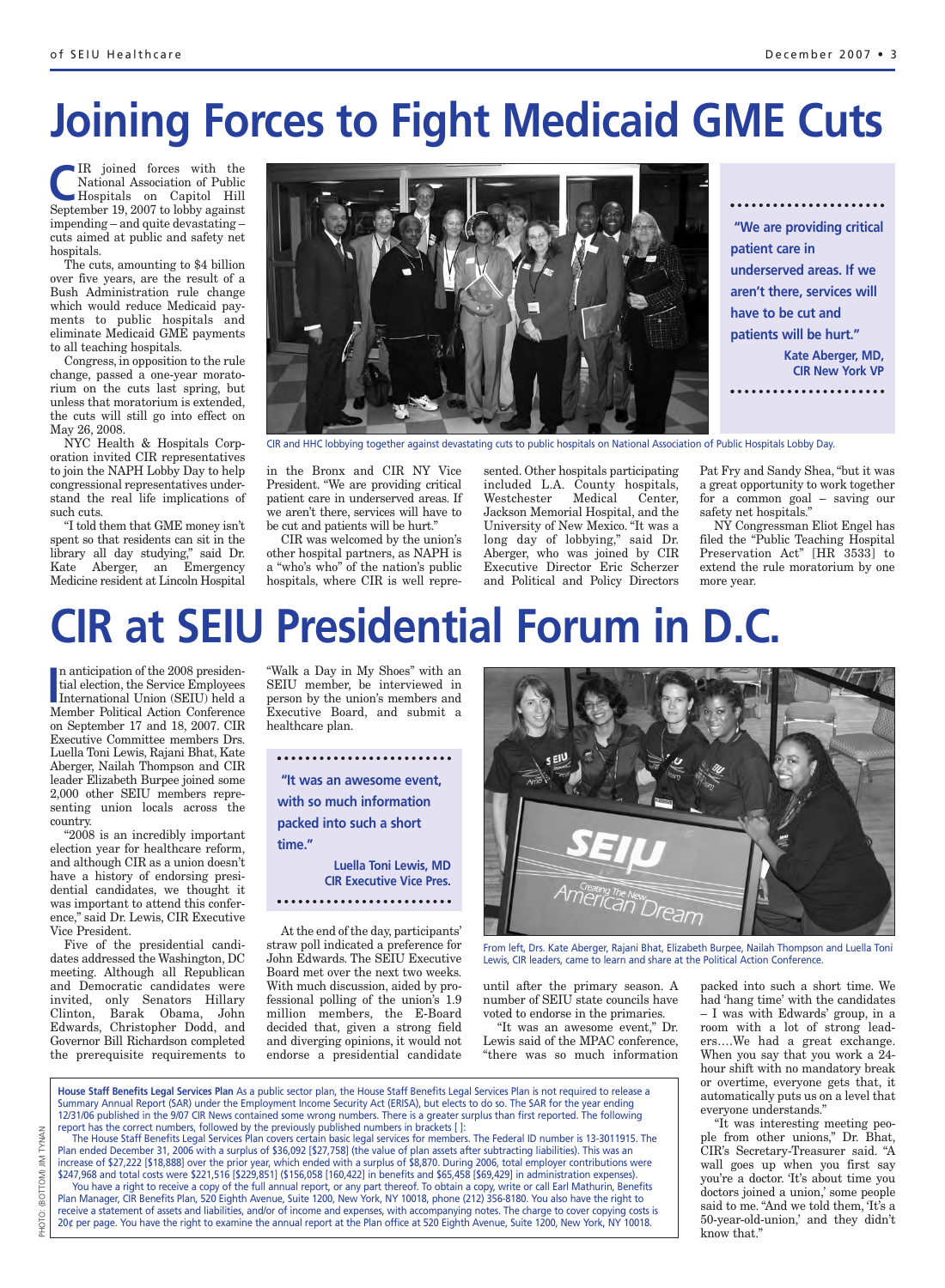# *NEJM* **Study Reveals High Rates of Changing Systems and Culture Changing**



**"The stick I got as a med student was during an intense cardiac case. The attending was not sweet. There were multiple sutures that had to be done very quickly. He tossed the needle driver and it landed on my hand. I was unable to report it until 9 hours later. No one said I couldn't go, but all hands were needed doing the case. It's understood in that type of situation that the patient comes first. I was also trying to get a residency in surgery and a good rotation grade, so I stayed."**

> **Susana Wishnia, MD PGY 3 Surgical Resident, Boston Medical Center**

**"I'm really glad that the** *NEJM* **article came out. It [a needlestick] certainly happened to me before, and I didn't report it…. After reading the** *NEJM* **article, I went through the whole process of reporting, and two other colleagues who were working on the same shift with me did, too. I insisted that they report right away. Before the article, I had a reluctance to do so."**

> **Vaughn Whittaker, MD Surgical Chief Resident,**

> > **Harlem Hospital**

PHOTOS: SANDY SHEA/CIR; CARA METZ/CIR PHOTOS: SANDY SHEA/CIR; CARA METZ/CIR



**The study of needlestick injuries<br>
among surgery residents was<br>
comprehensive: 17 medical cen-<br>
term 600 respondents and a 050** among surgery residents was ters, 699 respondents and a 95% overall response rate. And the results, published in *The New England Journal of Medicine* on June 28, 2007 were eye-popping:

- 83% of surgery residents had had a needlestick injury during training;
- For 53%, the injury had involved a high-risk patient;
- By their final year of training, 99% of surgery residents had had a needlestick; and
- Of the most recent injuries, 51% were not reported to an employee health service.

Eye-popping, that is, for just about everyone except surgery residents. "The article pretty much mirrored my experience so far," commented Dr. Susana Wishnia, a general surgery resident at Boston Medical Center. "I'm a PGY 3 and I've been stuck three times, once in med school on the west coast and twice since I've been a resident here."

"The study is true," concurred Dr. Vaughn Whittacker, a PGY 5 in Surgery at Harlem Hospital in New York. "It reflects our experience very closely."

"Once a week, or once every two weeks someone is stuck," said PGY 2 Orthopedics resident Dr. Matthew Harris from Westchester Medical Center in New York. "We don't talk about it. I've seen attendings and residents stick themselves. It's just very common. We keep it among ourselves – there was no surprise in that *NEJM* study to us."

When asked the perceived cause of their injury, surgery residents declared the lion's share (57%) were attributed to being "rushed."

**"In a recent study of a general surgical service in an urban academic hospital, 20 to 38% of all procedures involved exposure to HIV, HBV, or HCV."**

**"Needlestick Injuries among Surgeons in Training"** *The New England Journal of Medicine,*  **June 28, 2007**

"There are two main reasons you may have to rush," explains Dr. Wishnia. "If it's an emergency and you're suturing quickly so that the patient won't lose so much blood or if you're going too slow, the attending might take the case away. You don't want that to happen. You want to impress them so that they won't take the case away."

A lack of time was also the leading reason given in the *NEJM* study for

## **"No Utility in Reporting a Needlestick?" Don't Believe It!**

Twenty-eight percent of surgery residents surveyed in the *NEJM* study said they didn't report a needlestick because "there was no utility in reporting." Dr. Carol Sulis, hospital epidemiologist at Boston Medical Center couldn't disagree more, pointing to the fact that anti-retroviral therapy taken within one hour after exposure can significantly reduce HIV infection. "And Hep C is far more prevalent than HIV," says Dr. Sulis. "If you get exposed today, you may not develop systems for many years. At BMC, we do more frequent follow-up testing of all of our Hep C exposures and refer anyone who develops abnormal liver tests or Hep C symptoms to the liver guys for evaluation and aggressive management."

Dr. Vaughn Whittaker, a surgical chief resident at Harlem Hospital also pointed out another reason why there certainly is "utility" in reporting sticks. "Because," explains Dr. Whittaker, "if a disease is contracted occupationally, you can't make a legitimate claim [for workers compensation or HIV insurance, which many hospitals provide to residents] unless you have reported it."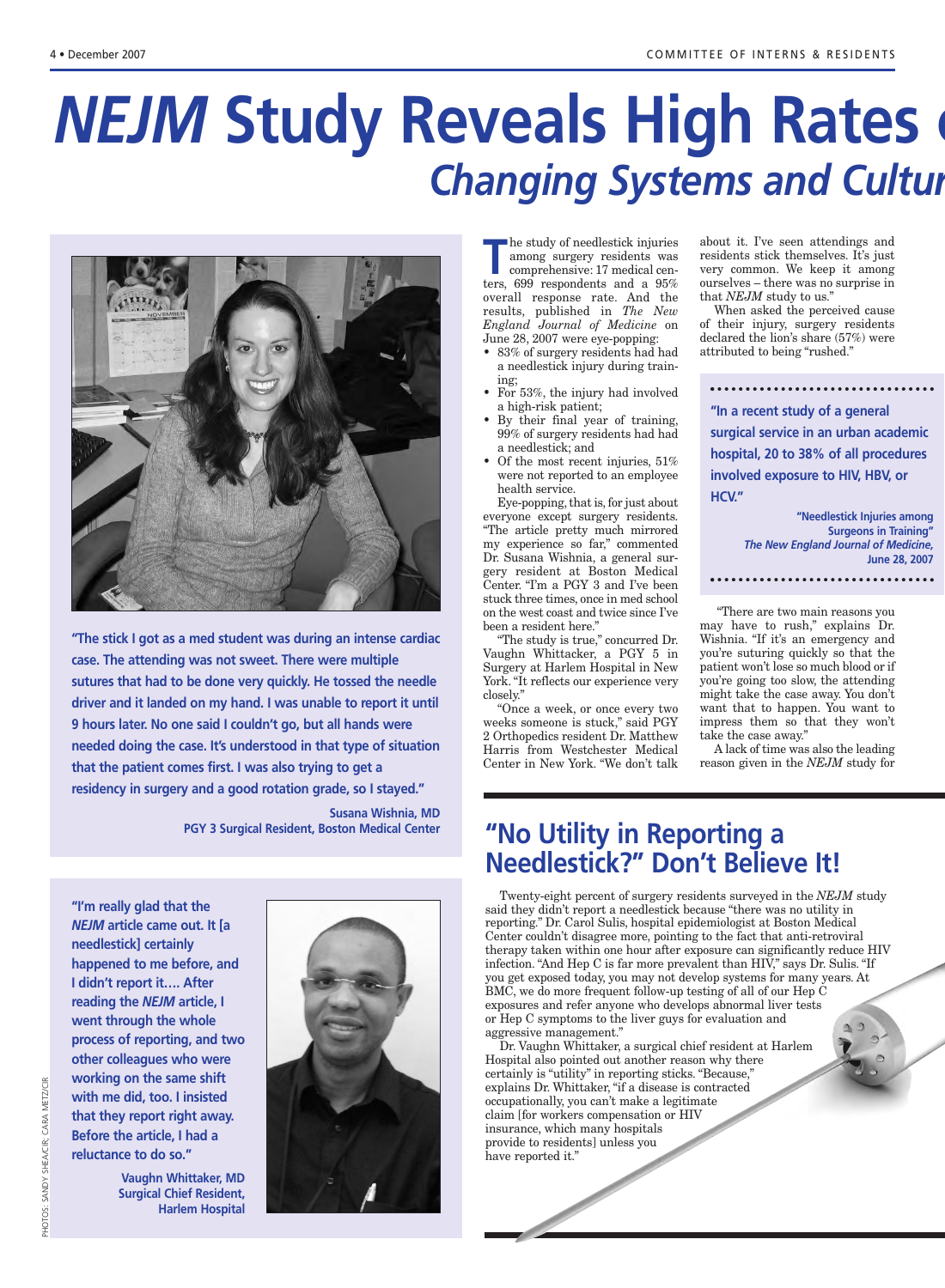# **of Surgery Resident Needlesticks** *re Seen as Keys to Prevention*

the failure to report injuries.

"The reason people don't report is that it occurs during a case," said Dr. Whittaker, "and to stop the rhythm of the case, in your mind, you figure you'll be out for the whole day, it will interrupt you, so you think, 'This too will pass, nothing will happen.'"

Dr. Carol Sulis, hospital epidemiologist at Boston Medical Center, has studied needlestick exposure and prevention on a hospital, state and national level for more than 20 years. She had déjà vu all over again when she saw the *NEJM* data. "We studied needlesticks at BMC ten years ago and found similar rates of exposure for surgical residents. Other residents get stuck too, but it's worse in surgery.We also found gross under-reporting. We observed 874 surgeries in a row and found clear breaches – and only 5% were reported!"

She noted that the hazard of injury to surgical residents is made more serious because of the frequency at which they are exposed. "We need to tackle the 'I'm too busy, it takes too much time' reason headon," said Dr. Sulis. "Procedures should be in place everywhere to deliver meds to the OR if a physician can't leave. And rapid HIV tests are now widely available, so residents shouldn't have to wait days to find out the infection status of the patient whose blood they were exposed to."

Dr. Whittaker agreed. "It seems

it's too much of a hassle to report. The mechanism – how to report, who to report to – isn't clear. Hospitals can do a lot more with workers and surgeons especially. It should be something as easy as picking up your paycheck. Everyone should know how and there should be no reluctance. We need to foster an atmosphere where reporting is so much easier."

According to the study, a key factor in determining that an injury was formally reported was the fact that another person knew of it. Most frequently, this other person was an attending physician, though it was also often a nurse or another resident.

The *NEJM* authors pointed to the need for both systemic and cultural change in surgery: "coverage systems to facilitate prompt reporting, curricula that include specific instruction and credentialing on safe techniques [and] other system level changes," e.g. needlestick hotlines and routine prompts on post-op check lists, as well as "peer education to create a culture that encourages speaking up."

Bottom line, says Bill Borwegen, Director of SEIU's Health and Safety Department, "People are in this profession because they care about their patients, but you need to also care about yourselves. Patient safety and provider safety go handin-hand."

### **Know Your Rights: Safe Needles are the Law**

CIR's national affiliate, the Service Employees International Union (SEIU) is almost two million members strong, and its Health and Safety Department is one of the most active among unions in the U.S. Director Bill Borwegen points out that SEIU, including CIR resident physicians, were "instrumental in helping to achieve passage of the federal Needlestick Safety and Prevention Act of 2000.

"Needlesticks dropped in half since the law was passed and hospitals were required to use needles with integrated safety features such as retractable syringes," says Borwegen. "And cases of Hep B went from 17,000 a year to less than 300, according to CDC [Centers for Disease Control and Prevention] data."

"And yet, we have to be eternally vigilant," warned Borwegen. "Is my employer using the best safer needles available in the marketplace? If not, that's what CIR and SEIU are there for – to help work with members to press employers to make sure that the best technology is used. There are disposable scalpels with retractable covers, blunt suture needles, and many other advances on the market today. But the law is only as effective as its enforcement. We have more fish and wildlife inspectors than OSHA inspectors today. That is why residents need to know their rights to demand protection."



**"Time, fear, and familiarity play the biggest part in somebody shrugging off a needlestick and saying, 'this is probably just a poke and not a true stick.' You'd be amazed how much rationalization drives this decision."**

> **Mathew Harris, MD PGY 2, Orthopedic Surgery, Westchester Medical Center**



**"We need to tackle the 'I'm too busy, it takes too much time' reason head-on."**

> **Carol Sulis, MD Hospital Epidemiologist, Boston Medical Center**

### **WHAT SURGERY RESIDENTS SAID ABOUT THEIR INJURIES**

**Perceived Cause of Injury\*:**

 $Russhed = 57%$ Fatigued =  $15%$ Lack of Skills = 12% Lack of Assistance =  $9\%$ Not Preventable = 20%

\* Respondents could select more than one response.

**Reason For Not Reporting Injury\*:**

Takes Too Much Time = 42% No Utility in Reporting = 28% Do Not Want To Know Results = 6% Afraid of Stigmatization =  $5\%$ Other or No Response = 23%

\* Respondents could give more than one response.

— *NEJM*, June 28, 2007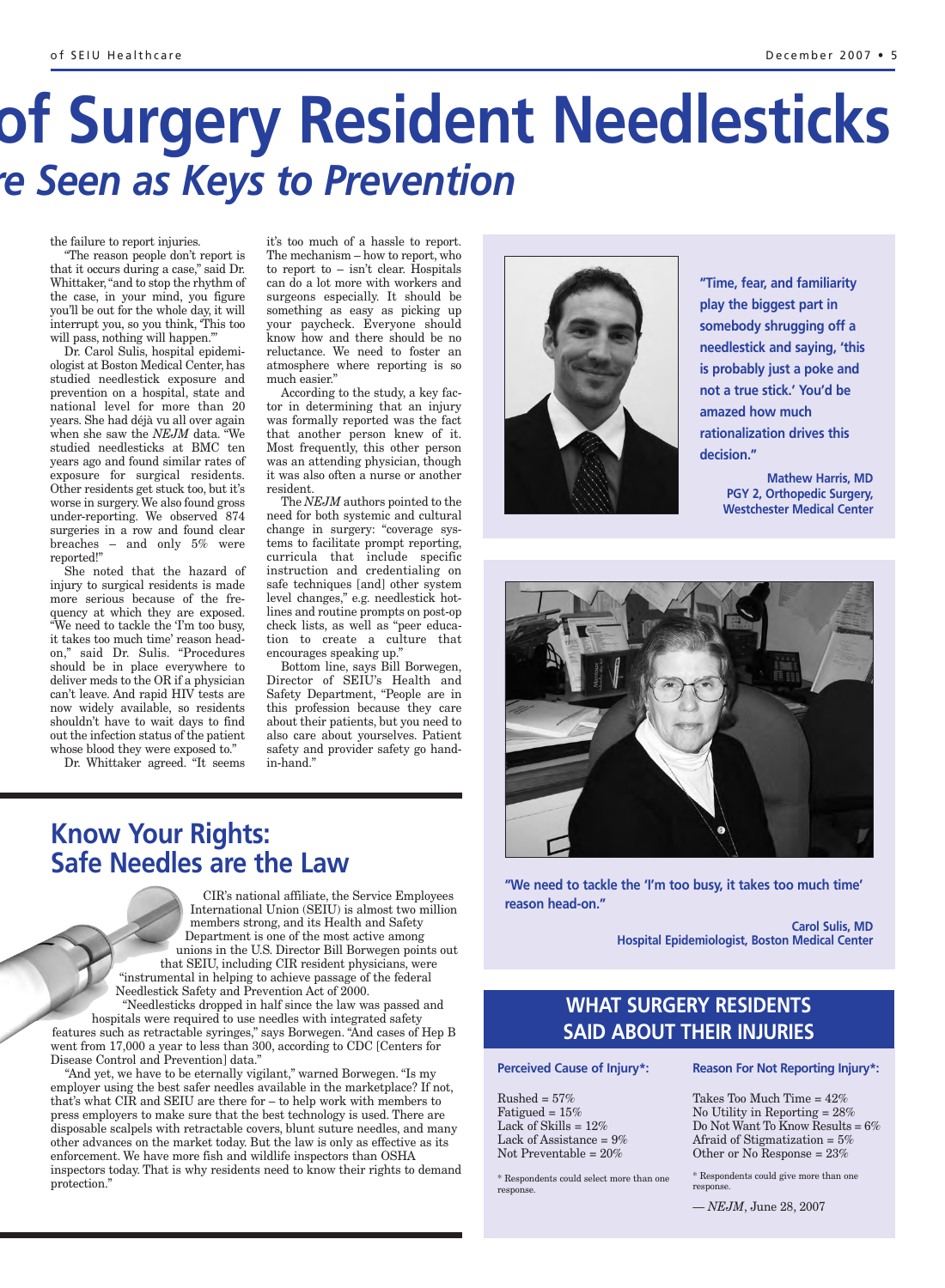# **Push for Children's Healthcare Continues**

**C**IR and SEIU Healthcare's joint<br>
campaign in support of the<br>
State Children's Health<br>
Incursose Program (SCHIP) come to campaign in support of the State Children's Health Insurance Program (SCHIP) came to a head this fall, with a strong push to override President Bush's veto of the legislation to insure 10 million kids.

On September 18, 2007, members of SEIU Healthcare gathered on Capitol Hill to hand deliver to Congress the million-signature



CIR NY VP Kate Aberger, MD addressing an SCHIP rally on Capitol Hill on September 18, 2007.

SCHIP petition that CIR doctors and SEIU Healthcare members across the country collected this summer. They were assisted by dozens of small children who dragged, pulled and pushed little red wagons filled with the thousands of pages of signatures.

CIR NY Regional Vice Pres. Kate Aberger, MD, of Lincoln Hospital in the Bronx, NY, was on hand to speak to the crowd about what happens to children when they don't have reliable health insurance. She was joined at the podium by Sen. Richard Durbin, Sen. Amy Klobuchar, and Rep. Jan Schakowsky.

The House and the Senate responded a few days later, passing SCHIP by broad, bipartisan margins on September 25 and September 27, respectively, thus setting up a showdown with the President, who had vowed to veto

**"We save not only thousands of dollars by averting hospitalizations, we save lives by giving our children the regular access to healthcare that they deserve." Shubhada Hooli, MD PGY 2, Pediatrics** 

the legislation. On October 1, 2007, CIR Delegate Shubhada Hooli, MD, a Pediatric resident in Washington, DC, addressed a rally outside of the White House demanding that President Bush not veto SCHIP.

"Managing the health of a child is a challenging task that requires constant care and vigilance," Dr. Hooli told the assembled crowd.

"And when that care falls through, we are left to hospitalize the severely ill, often resorting to measures such as mechanical ventilation to bring these children back from the brink. We save not only thousands of dollars by averting hospitalizations, we save lives by giving our children the regular access to healthcare that they deserve," she said.

The following day, CIR members at Oakland Children's Hospital in Oakland, CA joined their attendings and others at a noontime rally for SCHIP outside the hospital. "This could impact the entire family," said CIR Delegate Rachel Kreps-Falk, MD about the President's threatened veto. "Families could be forced to make decisions about whether they spend money on healthcare or food or clothes or fall behind on their rent," she said.

Despite the pressure, President Bush went against public opinion to veto the SCHIP legislation the following day on October 3, 2007.

As the House prepared for a veto override vote, CIR members took



CIR Delegate Shubhada Hooli, MD, a pediatric resident in Washington, DC, talks with a local reporter about the importance of SCHIP.



This young girl was among those enlisted to help deliver the million-signature SCHIP petition to the White House on October 1, 2007.

action in congressional districts whose representatives had voted against SCHIP in September. CIR members at Bergen Regional Medical Center in Paramus, NJ held an SCHIP call-in day in the hospital cafeteria to the office of local Rep. Scott Garrett. In southern New Jersey, Mark Reutter, DO of UMDNJ School of Osteopathic Medicine represented CIR at a vigil outside of the district office of Rep. Jim Saxton.

Despite these efforts, on October 18, 2007 the House fell a mere 13 votes short of the two-thirds majority needed to override the SCHIP veto. However, the fight is far from over, as Congressional leaders from both parties have vowed not to let a handful of people stand in the way of health coverage for 10 million children, expanded from the 6.6 million currently covered by SCHIP.

In New Mexico, CIR leaders Drs. Jesse Barnes, Tasha Ludwick, and Juan Gallegos appeared on a community television program on October 26, 2007 to talk about SCHIP and its importance to children throughout New Mexico.

CIR and SEIU Healthcare have pledged to continue their work to make this legislation a reality. "We cannot let politics get in the way of priorities," said Amy Garcia, MD, a

**"We cannot let politics get in the way of priorities. There are millions of uninsured children in this country who are depending on us, and we will not rest until they get the coverage they need." Amy Garcia, MD PGY 2, Pediatrics** 

CIR leader and pediatric resident at the University of New Mexico. "There are millions of uninsured children in this country who are depending on us, and we will not rest until they get the coverage they need."

## **Speaking Up for Access in NY State**

W ith close to 2.5 million New<br>
Spending more per capita Yorkers uninsured, despite on healthcare than any other state in the nation, Governor Eliot Spitzer convened public hearings to gather data and input on how best to reform NY's healthcare system, with the goal of ensuring access to all.

CIR NY Vice Pres. Karen Morice, MD, a PM&R resident at St. Vincent's Hospital-Manhattan, took the opportunity to testify on November 2, 2007, and share her knowledge of what goes wrong for patients with Medicaid and Medicare, patients with no insurance, and even patients with healthcare coverage, including residents and attending physicians.

"An elderly patient with multiple medical problems is covered by Medicare, but although she has a

prescription plan, because of the number of medications she needs and the fixed income she lives on, she can't afford many of her medications…Whenever she comes in, the doctor gives her free samples of whatever medication is on hand. When she comes back for her regular appointment, she has run out of free samples, her blood pressure is in the 200s, and her sugars are also through the roof. She gets whatever free samples they have, which are once again different medications, and now she is confused about what she's supposed to take, and what the dosage is," Dr. Morice said.

In her conclusion, Dr. Morice said that, "Our goal is to expand access to care, and every step in the right direction, that gets more people covered, is the direction we want to go. Personally, I like the idea of



Dr. Karen Morice testified on behalf of greater access for all New Yorkers.

Medicare for All...I think it could  $\check{\check{\mathfrak{g}}}$ provide a good model for how to  $\log \frac{1}{6}$ about expanding coverage."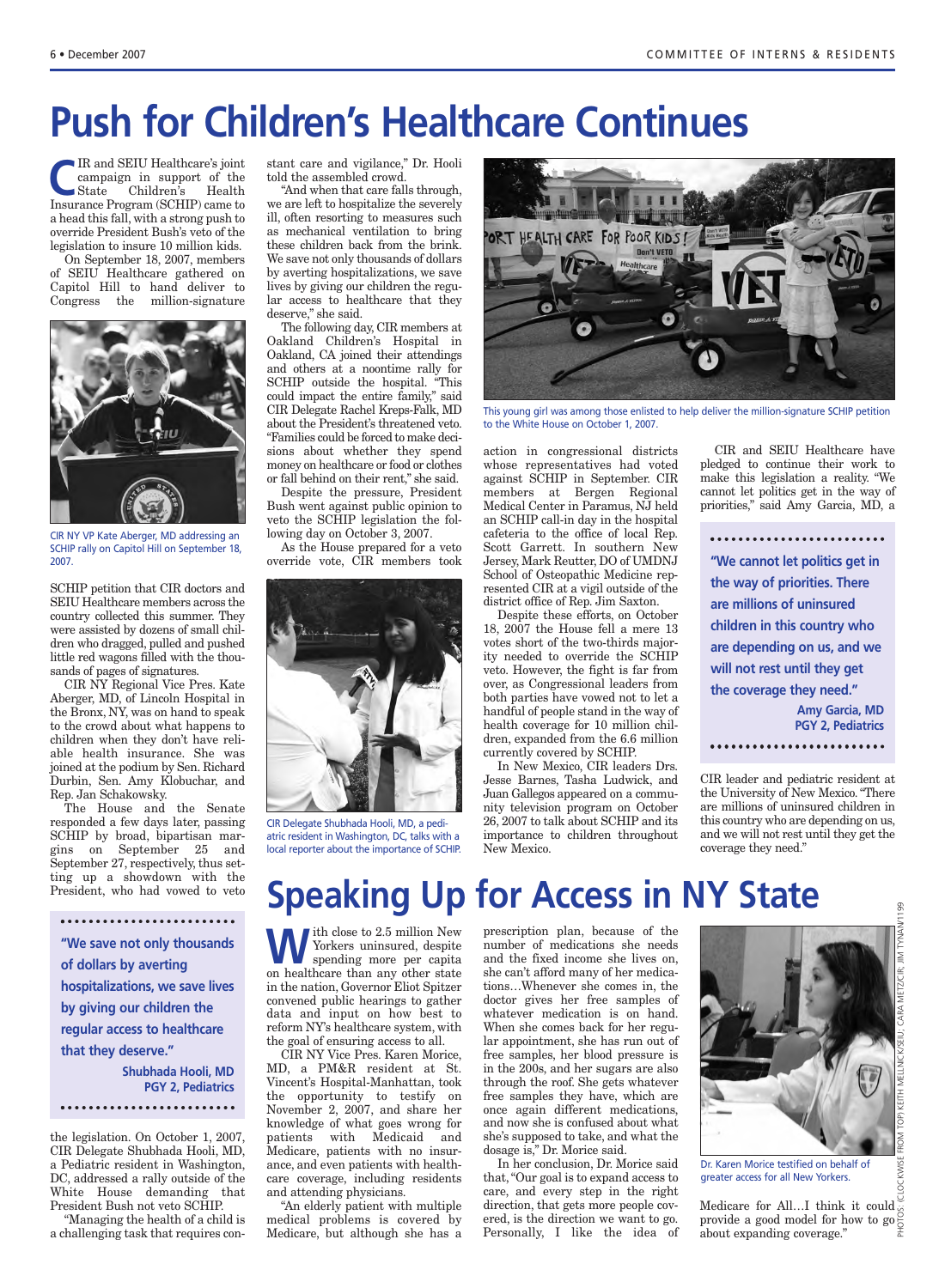## **New Contract Solidifies Gains at Brooklyn's Maimonides Medical Center**

 $\Gamma$ or the 384 residents at Maimonides Medical Center, located in the Borough Park neighborhood of Brooklyn, NY, their second contract brought solid economic gains in the form of raises from 12-13%, depending on PGY year, an improved education allowance, and either a day off, or extra pay for those who work on holidays.The three-year contract was ratified on September 24, 2007 and expires on October 31, 2010.

"This was my first time involved in formal negotiations," said Dr. Jack Braha, a PGY 2 in Internal Medicine. He found it "enlightening," and said he gained a perspective that "you don't get working in your daily rounds…I'm a math person, so I under-



Dr. Jack Braha, a PGY 2 in Internal Medicine, chatting with colleague Dr. Vishesh Paul, a PGY 1 in Medicine, said that the new contract, "feels like I'm helping out the next generation of residents."

stood the number crunching…I learned how much the hospital spends on residents outside of the paycheck – on benefits, healthcare, dental, and other costs that you don't realize," he said.

"We have very good benefits provided by CIR, and our contribution will be entirely eliminated by the end of this contract, which is wonderful." Another gain, he said, "is the education allowance of \$500 a year for the last two years of residency."

The salary gains of 12-13% over the life of the contract, depending on PGY year are, "a good percentage," Dr. Braha said, "one of the highest this hospital has ever given. There's always room to grow, but this is definitely something to build on, and it's only our second contract with CIR. It feels like I'm helping out the next generation of residents at Maimonides and improving benefits so we can recruit desirable residents."

For Dr. Amy Lavorato, a PGY 2 in Pediatrics

**"If anything, CIR has made our program stronger, and communication between programs and administration stronger." Jack Braha, MD PGY 2, Internal Medicine** 

who was also involved in negotiations, the surprise was "how good the settlement is overall. We negotiated for five months, meeting about every three weeks." Based on her experience, Dr. Lavorato said she would recommend to other housestaff who are just beginning negotiations, "don't give up!"

Dr. Braha's advice to other residents would be to, "first, absorb the big picture, and realize the costs beyond paychecks. Make reasonable propositions, keep in mind that you're negotiating a



Dr. Amy Lavorato, a PGY 2 in Pediatrics and member of the negotiating team.

contract for many years in length, and negotiate for your future colleagues and not always for your class. Have your contract appeal to applicants for residency – this is almost a form of advertising for the next generation of residents. This contract will last after I'm done with my training.

"Negotiations weren't tense," he said. "The hospital has a vested interest in us, and we have a vested interest in the hospital. We just had to make residents' voice heard, and the hospital wanted us to see the bigger picture."

He credits CIR representatives with, "being incredibly supportive and teaching us a great deal about negotiation tactics. If anything, CIR has made our program stronger, and communication between programs and administration stronger. Residents in different programs, and hospital leadership working together, make for a better program. We're doing very well together."

## **Mass. Resident Work Hours Bill Clears First Hurdle**

**S** afe Work Hours for Physicians in Training<br>
and Protection of Patients (S.1247) jumped its<br>
first hurdle in the Massachusetts legislature<br>
when it was veted out of the Joint Committee on and Protection of Patients (S.1247) jumped its first hurdle in the Massachusetts legislature when it was voted out of the Joint Committee on Public Health in late October.

At a hearing on October 10, 2007, Dr. Christopher Landrigan, Director of Sleep and Patient Safety at Brigham & Women's Hospital declared the Accreditation Council on Graduate

**"There is simply no advantage to**

**reporting [hours] violations – in fact, it's quite the opposite."**

> **Erica Wilson, MD Chief Resident, Internal Medicine Cambridge Hospital**

Medical Education's current hours limits "unsafe," pointing out that "24-30 hour shifts exceed those  $\frac{1}{2}$  established in other safety sensitive industries on the basis of the best available scientific evidence." The ACGME's enforcement mechanisms were  $\frac{1}{2}$  also criticized. "The only penalties... are to put a res-



CIR members Mike Mazzini, MD and Erica Wilson, MD testified for resident work hour reform.

idency program on probation – or worse, take away accreditation," testified Dr. Erica Wilson, CIR member from Cambridge Hospital. "That penalty only hurts residents – there is simply no advantage to reporting violations – in fact, it's quite the opposite."

Hospital opposition came from the Council of Boston Teaching Hospitals and the Partners Healthcare VP for Graduate Medical Education, who told the committee that the ACGME was the proper venue for hours reform. But their arguments appeared to have little traction with the committee.

"We've heard data today that medical errors are increased with these long hours," said Rep. Alice Wolf. "We've also heard today that there is a conflict between truthful reporting when the punitive action seems to be in conflict. These young people are at risk when they drive home and patients are at risk. This is a system that could use more oversight."

S.1247 authorizes the Department of Public Health to begin the process of regulating work hours for the Commonwealth's 4,000 resident physicians by forming an advisory committee to represent the stakeholders. Committee recommendations will assist DPH in establishing an evidence-based standard for resident work hours that promotes patient and resident physician safety.

CIR is confident that the bill, now before the Health Care Finance Committee, will be amended to remove language which labeled residents who work in violation of work hours as "mistreatment of patients." In his testimony on October 10, CIR's BMC Co-Pres. Mike Mazzini, Cardiology Fellow, told the Committee that, "We do believe there should be some teeth in S. 1247, but the penalty should be placed directly on the hospitals which schedule the hours, not the residents who are scheduled to work them."